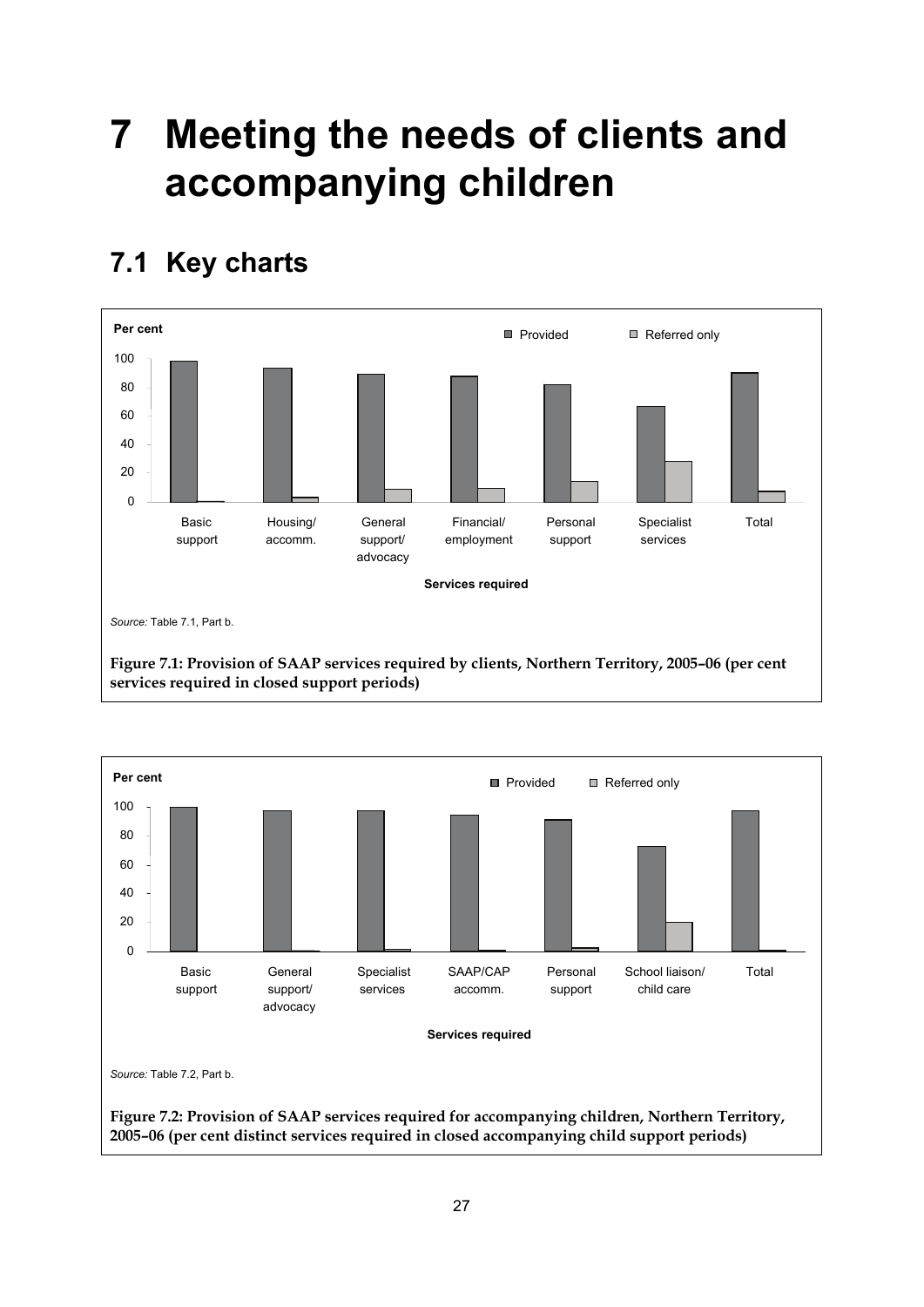## **7.2 Tables**

**Table 7.1: SAAP services required by clients in closed support periods, by provision, Northern Territory, 2005–06** 

**Part a: Individual types of services required in closed support periods, by provision (per cent closed support periods)** 

|                                                             |                                              | Not provided      |                 |                                         | Provided |                 | <b>Closed</b> |          |
|-------------------------------------------------------------|----------------------------------------------|-------------------|-----------------|-----------------------------------------|----------|-----------------|---------------|----------|
|                                                             | <b>Neither</b>                               |                   |                 |                                         | Provided |                 |               | support  |
|                                                             | provided                                     | <b>Referred</b>   |                 | Provided                                | and      |                 |               | periods  |
| Type of service                                             | nor referred                                 | only              | <b>Subtotal</b> | only                                    | referred | <b>Subtotal</b> | Total         | (number) |
| Housing/accommodation                                       |                                              |                   |                 |                                         |          |                 |               |          |
| SAAP/CAP accommodation                                      | 1.6                                          | 1.1               | 2.7             | 96.3                                    | 1.0      | 97.3            | 100.0         | 3,050    |
| Assistance to obtain/maintain short-<br>term accommodation  | 9.5                                          | 3.7               | 13.2            | 75.5                                    | 11.2     | 86.7            | 100.0         | 250      |
| Assistance to obtain/maintain medium-<br>term accommodation | 10.2                                         | 25.5              | 35.7            | 52.6                                    | 11.7     | 64.3            | 100.0         | 150      |
| Assistance to obtain/maintain<br>independent housing        | 5.4                                          | 7.1               | 12.5            | 35.8                                    | 51.7     | 87.5            | 100.0         | 850      |
| <b>Financial/employment</b>                                 |                                              |                   |                 |                                         |          |                 |               |          |
| Assistance to obtain/maintain<br>government allowance       | 2.5                                          | 15.7              | 18.2            | 60.9                                    | 20.9     | 81.8            | 100.0         | 350      |
| Employment/training assistance                              |                                              | 21.4              | 21.4            | 70.1                                    | 8.5      | 78.6            | 100.0         | 100      |
| Financial assistance/material aid                           | 1.1                                          | 8.8               | 9.9             | 88.0                                    | 2.0      | 90.0            | 100.0         | 1,400    |
| Financial counselling and support                           | 8.7                                          | 4.2               | 12.9            | 85.0                                    | 2.1      | 87.1            | 100.0         | 500      |
| <b>Personal support</b>                                     |                                              |                   |                 |                                         |          |                 |               |          |
| Incest/sexual assault                                       |                                              |                   | 55.1            | 17.2                                    | 27.6     | 44.8            | 100.0         | 50       |
| Domestic/family violence                                    | 1.6                                          | 51.3              | 52.9            | 26.7                                    | 20.5     | 47.2            | 100.0         | 800      |
| Family/relationship                                         | 9.5                                          | 5.3               | 14.8            | 54.5                                    | 30.8     | 85.3            | 100.0         | 450      |
| Emotional                                                   | 1.7                                          | 1.1               | 2.8             | 96.3                                    | 0.9      | 97.2            | 100.0         | 1,950    |
| Assistance with problem gambling                            | $(+)(*)$ __                                  |                   | 90.9            |                                         |          | 9.1             | 100.0         | 50       |
| General support/advocacy                                    |                                              |                   |                 |                                         |          |                 |               |          |
| Living skills/personal development                          | 7.8                                          | 1.2               | 9.0             | 89.2                                    | 1.9      | 91.1            | 100.0         | 750      |
| Assistance with legal issues/court support                  | 1.3                                          | 52.6              | 53.9            | 16.6                                    | 29.4     | 46.0            | 100.0         | 850      |
| Advice/information                                          | 0.4                                          | 1.1               | 1.5             | 95.7                                    | 2.8      | 98.5            | 100.0         | 1,950    |
| Retrieval/storage/removal of personal                       |                                              |                   |                 |                                         |          |                 |               |          |
| belongings                                                  | 0.9                                          | 1.2               | 2.1             | 97.4                                    | 0.5      | 97.9            | 100.0         | 800      |
| Advocacy/liaison on behalf of client                        | 1.6                                          | 0.9               | 2.5             | 58.1                                    | 39.5     | 97.6            | 100.0         | 1,450    |
| <b>Specialist services</b>                                  |                                              |                   |                 |                                         |          |                 |               |          |
| Psychological services                                      |                                              |                   | 2.5             | 22.8                                    | 74.7     | 97.5            | 100.0         | 650      |
| Specialist counselling                                      | 5.7                                          | 54.3              | 60.0            | 20.0                                    | 20.0     | 40.0            | 100.0         | 50       |
| Psychiatric services                                        | 19.5                                         | 58.5              | 78.0            |                                         |          | 21.9            | 100.0         | 50       |
| Pregnancy support                                           |                                              |                   | 41.6            | 37.5                                    | 20.8     | 58.3            | 100.0         | 50       |
| Family planning support                                     |                                              |                   | 20.6            | 37.9                                    | 41.4     | 79.3            | 100.0         | 50       |
| Drug/alcohol support or intervention                        | 36.4                                         | 15.4              | 51.8            | 38.5                                    | 9.7      | 48.2            | 100.0         | 250      |
| Physical disability services                                |                                              |                   | 29.4            | 35.3                                    | 35.3     | 70.6            | 100.0         | $25$     |
| Intellectual disability services                            | $(+)(*)$                                     | $($ *)            | 55.5            |                                         | 44.4     | 44.4            | 100.0         | 25       |
| Culturally specific support                                 |                                              |                   | 2.3             | 65.6                                    | 32.1     | 97.7            | 100.0         | 650      |
| Interpreter services                                        | $\left( ^{+}\right) ^{\left( \ast \right) }$ | $\overset{(*)}-$  | 23.1            | $\left( +\right) \! \left( ^{*}\right)$ |          | 76.9            | 100.0         | $25$     |
| Assistance with immigration issues                          |                                              | 66.7              | 66.7            |                                         |          | 33.4            | 100.0         | $25$     |
| Health/medical services                                     | 1.9                                          | 67.8              | 69.7            | 20.4                                    | 10.0     | 30.4            | 100.0         | 900      |
| <b>Basic support</b>                                        |                                              |                   |                 |                                         |          |                 |               |          |
| Meals                                                       | 1.4                                          | 0.2               | 1.6             | $(+)(*)$ __                             |          | 98.3            | 100.0         | 2,400    |
| Laundry/shower facilities                                   | 0.5                                          | $\qquad \qquad -$ | 0.5             |                                         |          | 99.5            | 100.0         | 2,300    |
| Recreation                                                  | 0.8                                          | 0.4               | 1.2             |                                         |          | 98.9            | 100.0         | 1,800    |
| Transport                                                   | 0.3                                          | 1.3               | 1.6             | 96.8                                    | 1.6      | 98.4            | 100.0         | 1,750    |
| Other                                                       |                                              |                   | 2.2             | 93.9                                    | 3.9      | 97.8            | 100.0         | 1,200    |

*(continued)*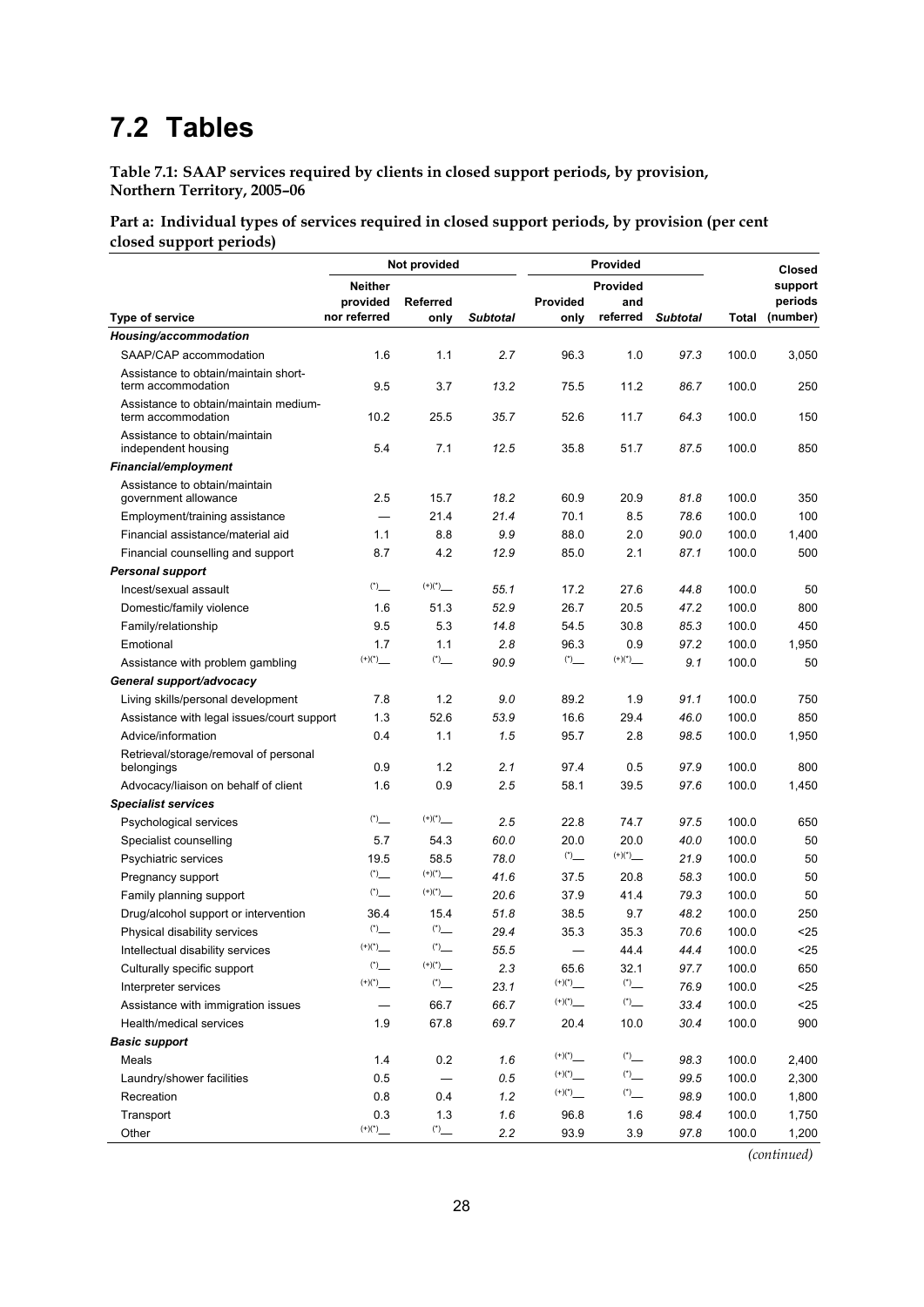**Table 7.1 (continued): SAAP services required by clients in closed support periods, by provision, Northern Territory, 2005–06** 

|                              |                                               | Not provided            |                 |                         | <b>Provided</b>                    |                 |               |                                                     | Assoc.                                   |
|------------------------------|-----------------------------------------------|-------------------------|-----------------|-------------------------|------------------------------------|-----------------|---------------|-----------------------------------------------------|------------------------------------------|
| Broad type of<br>service     | <b>Neither</b><br>provided<br>nor<br>referred | <b>Referred</b><br>only | <b>Subtotal</b> | <b>Provided</b><br>only | <b>Provided</b><br>and<br>referred | <b>Subtotal</b> | Total         | <b>Distinct</b><br>services<br>required<br>(number) | closed<br>support<br>periods<br>(number) |
| Housing/<br>accommodation    | 3.1                                           | 3.3                     | 6.4             | 81.3                    | 12.2                               | 93.5            | 100.0         | 4,300                                               | 3,300                                    |
| Financial/<br>employment     | 2.9                                           | 9.5                     | 12.4            | 82.5                    | 5.1                                | 87.6            | 100.0         | 2,400                                               | 1,750                                    |
| Personal support             | 3.6                                           | 14.5                    | 18.1            | 71.9                    | 9.9                                | 81.8            | 100.0         | 3,250                                               | 2,150                                    |
| General support/<br>advocacy | 1.8                                           | 8.8                     | 10.6            | 74.1                    | 15.4                               | 89.5            | 100.0         | 5,800                                               | 2,600                                    |
| Specialist services          | 5.2                                           | 28.5                    | 33.7            | 33.8                    | 32.5                               | 66.3            | 100.0         | 2,700                                               | 1,700                                    |
| Basic support                | 1.0                                           | 0.4                     | 1.4             | 97.8                    | 0.9                                | 98.7            | 100.0         | 9,400                                               | 2,800                                    |
| Total (%)                    | 2.4                                           | 7.7                     | 10.1            | 79.8                    | 10.1                               | 89.9            | 100.0         | $\cdot$ .                                           | $\cdots$                                 |
| Total (number)               | 650                                           | 2,150                   | 2,800           | 22,250                  | 2,850                              | 25,100          | $\sim$ $\sim$ | 27,900                                              | 3,900                                    |

**Part b: Broad types of SAAP services required in closed support periods, by provision (per cent distinct services required)** 

*Notes* 

1. Number excluded due to errors and omissions (weighted): 91 (closed support periods with no information on service requirements or provision).

2. In groups of service types, a client may require more than one type of service within the group. Percentages for broad groups relate to all needs and not to support periods. For individual types of services, a need can be recorded only once within a support period, so percentages relate to support periods.

3. To ensure confidentiality some cells in this table have been replaced with  $(')$ —' or  $(')^{(+)'}$ . A  $(')^{(+)'}$  indicates cells that make up the higher proportion. While these cases are not presented separately, they are included in the total.

4. Figures have been weighted to adjust for agency non-participation.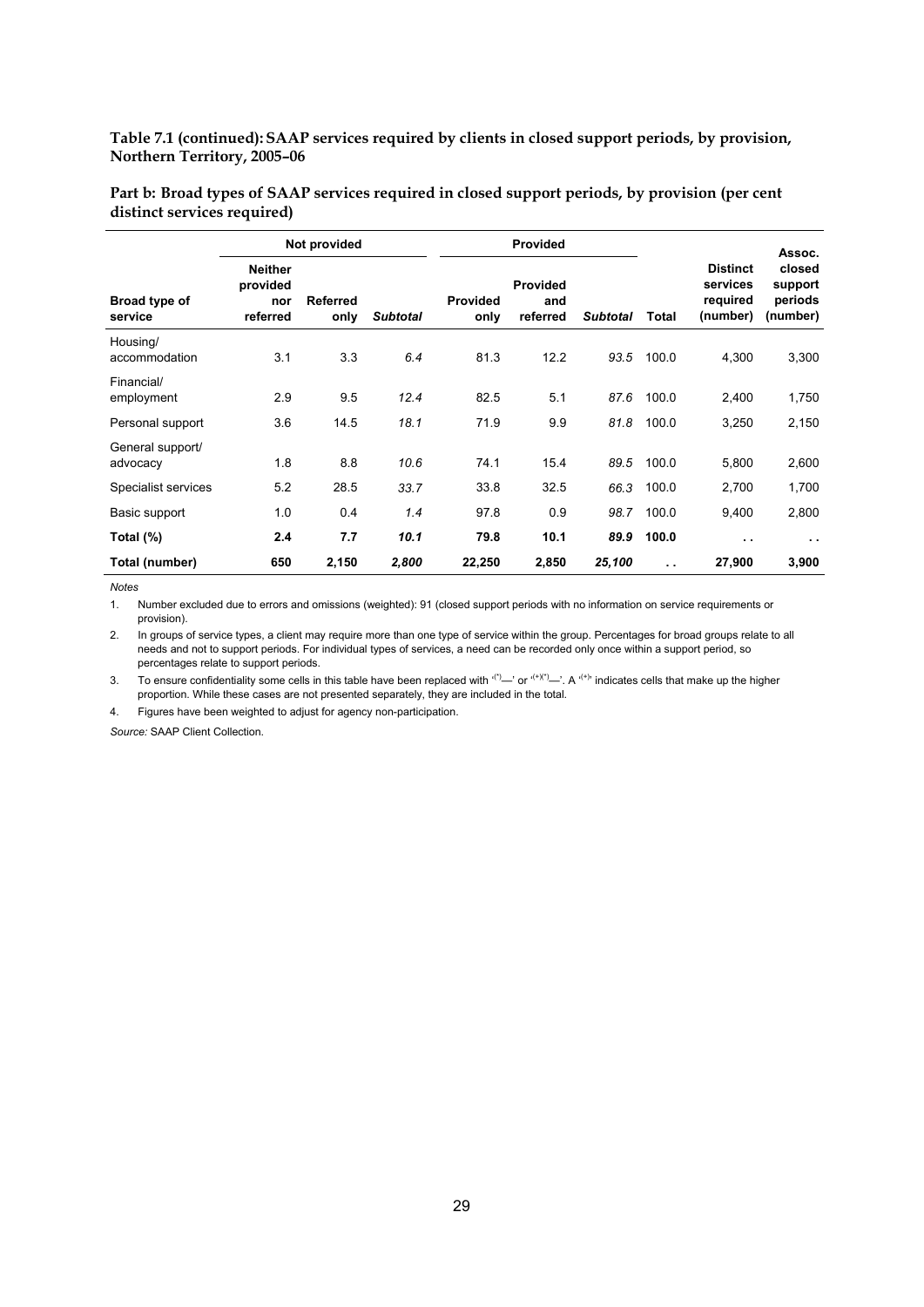**Table 7.2: SAAP services required for accompanying children in closed support periods, by provision, Northern Territory, 2005–06** 

**Part a: Individual types of SAAP services required for accompanying children in closed support periods, by provision (per cent closed accompanying child support periods)** 

|                                              | Not provided                                  |                         |                 |                                            | <b>Provided</b>             | <b>Closed</b>   |              |                                                           |
|----------------------------------------------|-----------------------------------------------|-------------------------|-----------------|--------------------------------------------|-----------------------------|-----------------|--------------|-----------------------------------------------------------|
| <b>Type of service</b>                       | <b>Neither</b><br>provided<br>nor<br>referred | <b>Referred</b><br>only | <b>Subtotal</b> | <b>Provided</b><br>only                    | Provided<br>and<br>referred | <b>Subtotal</b> | <b>Total</b> | accompany-<br>ing child<br>support<br>periods<br>(number) |
| <b>Accommodation</b>                         |                                               |                         |                 |                                            |                             |                 |              |                                                           |
| SAAP/CAP accommodation                       | 4.2                                           | 1.2                     | 5.4             | 94.2                                       | 0.4                         | 94.6            | 100.0        | 1,400                                                     |
| School liaison/child care                    |                                               |                         |                 |                                            |                             |                 |              |                                                           |
| School liaison                               | 9.3                                           | 11.0                    | 20.3            | 61.0                                       | 18.6                        | 79.6            | 100.0        | 150                                                       |
| Child care                                   |                                               |                         | 42.3            | 38.5                                       | 19.2                        | 57.7            | 100.0        | 50                                                        |
| <b>Personal support</b>                      |                                               |                         |                 |                                            |                             |                 |              |                                                           |
| Help with behavioural<br>problems            |                                               |                         | 10.7            | 67.7                                       | 21.5                        | 89.2            | 100.0        | 50                                                        |
| Sexual/physical abuse<br>counselling/support |                                               |                         | 14.8            | 63.0                                       | 22.2                        | 85.2            | 100.0        | 50                                                        |
| Skills education                             | $(+)(*)$                                      | $(*)$                   | 13.3            | 86.7                                       |                             | 86.7            | 100.0        | $25$                                                      |
| Structured play/<br>skill development        | $(+)(*)$                                      | $(*)$                   | 3.4             | $\left( ^{+}\right) \! \left( ^{*}\right)$ | $(*)$                       | 96.6            | 100.0        | 50                                                        |
| General support/advocacy                     |                                               |                         |                 |                                            |                             |                 |              |                                                           |
| Access arrangements                          | $\left( ^{+}\right) \! \left( ^{*}\right)$    | $(*)$                   | 4.8             | 42.9                                       | 52.4                        | 95.3            | 100.0        | $25$                                                      |
| Advice/information                           |                                               |                         | 0.8             | 95.5                                       | 3.8                         | 99.3            | 100.0        | 300                                                       |
| Advocacy                                     | 3.0                                           |                         | 3.0             | 93.4                                       | 3.6                         | 97.0            | 100.0        | 300                                                       |
| <b>Specialist services</b>                   |                                               |                         |                 |                                            |                             |                 |              |                                                           |
| Specialist counselling                       | $(*)$                                         |                         | 17.1            | 43.9                                       | 39.0                        | 82.9            | 100.0        | 50                                                        |
| Culturally specific services                 |                                               |                         |                 | 98.1                                       | 1.9                         | 100.0           | 100.0        | 400                                                       |
| Health/medical services                      |                                               |                         | 3.0             | 80.6                                       | 16.5                        | 97.1            | 100.0        | 600                                                       |
| <b>Basic support services</b>                |                                               |                         |                 |                                            |                             |                 |              |                                                           |
| Meals                                        |                                               |                         |                 |                                            | $(*)$                       | 100.0           | 100.0        | 1,150                                                     |
| Showers/hygiene                              |                                               |                         |                 | 100.0                                      |                             | 100.0           | 100.0        | 1,050                                                     |
| Recreation                                   |                                               | $(*)$                   | 0.2             |                                            | $(*)$                       | 99.9            | 100.0        | 700                                                       |
| Transport                                    | $\left( ^{+}\right) \! \left( ^{*}\right)$    | $(*)$                   | 0.2             | 97.8                                       | 2.0                         | 99.8            | 100.0        | 900                                                       |
| Other                                        |                                               |                         | 0.4             | 93.3                                       | 6.4                         |                 | 99.7 100.0   | 550                                                       |

*(continued)*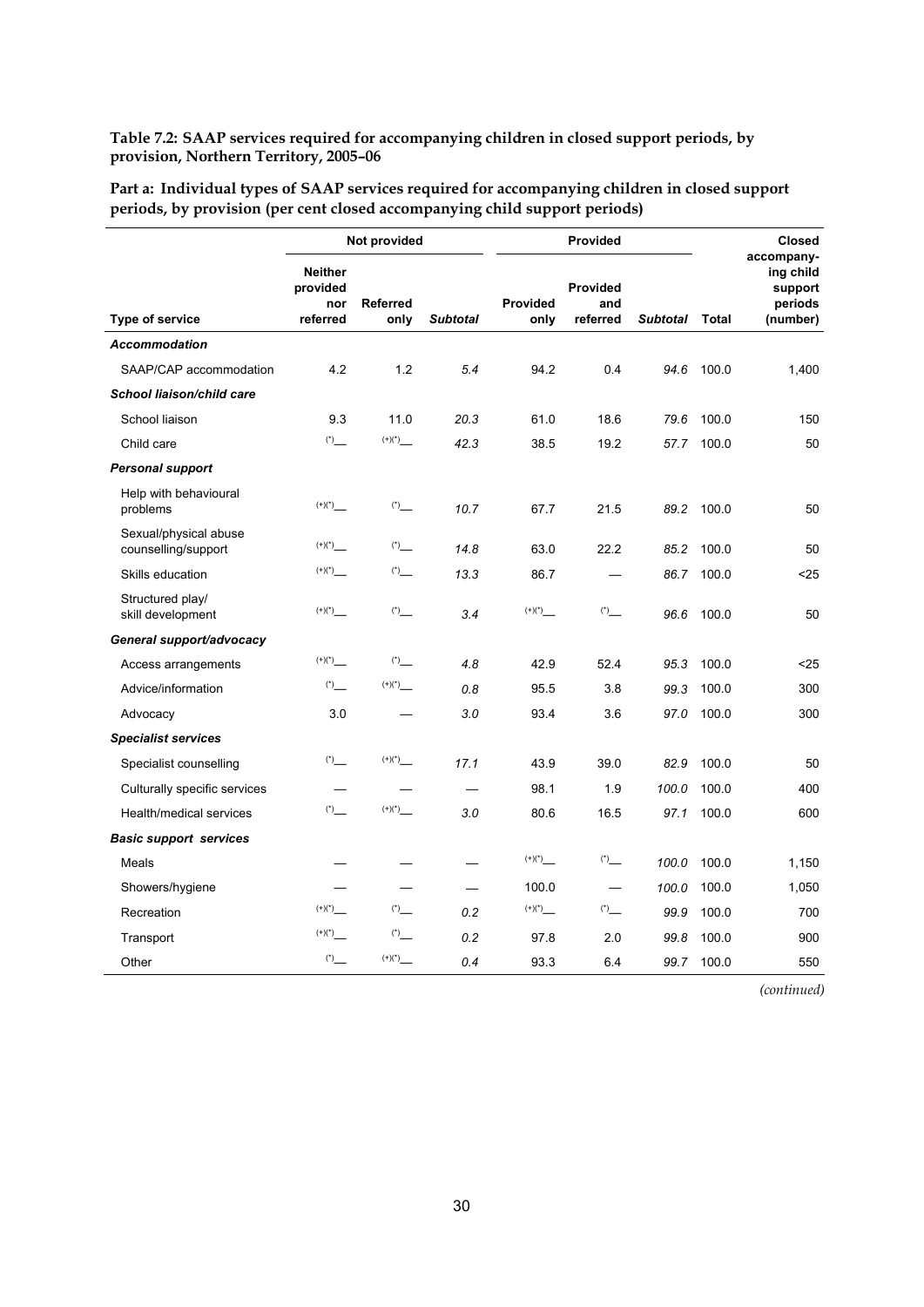**Table 7.2 (continued): SAAP services required for accompanying children in closed support periods, by provision, Northern Territory, 2005–06** 

| Part b: Broad types of SAAP services required for accompanying children in closed support |  |  |
|-------------------------------------------------------------------------------------------|--|--|
| periods, by provision (per cent distinct services required)                               |  |  |

|                               | Not provided                                  |                         |               |                         | <b>Provided</b>                    |               |                      |                                                     | Assoc.                                                              |
|-------------------------------|-----------------------------------------------|-------------------------|---------------|-------------------------|------------------------------------|---------------|----------------------|-----------------------------------------------------|---------------------------------------------------------------------|
| Broad type of<br>service      | <b>Neither</b><br>provided<br>nor<br>referred | <b>Referred</b><br>only | Sub-<br>total | <b>Provided</b><br>only | <b>Provided</b><br>and<br>referred | Sub-<br>total | <b>Total</b>         | <b>Distinct</b><br>services<br>required<br>(number) | closed<br>accompany<br>-ing child<br>support<br>periods<br>(number) |
| Accommodation                 | 4.2                                           | 1.2                     | 5.4           | 94.2                    | 0.4                                | 94.6          | 100.0                | 1,400                                               | 1,400                                                               |
| School liaison/<br>child care | 7.1                                           | 20.0                    | 27.1          | 54.1                    | 18.8                               | 72.9          | 100.0                | 200                                                 | 150                                                                 |
| Personal support              | 6.7                                           | 2.4                     | 9.1           | 77.0                    | 13.9                               | 90.9          | 100.0                | 200                                                 | 150                                                                 |
| General support/<br>advocacy  | 1.7                                           | 0.3                     | 2.0           | 92.5                    | 5.4                                | 97.9          | 100.0                | 650                                                 | 350                                                                 |
| Specialist<br>services        | 0.5                                           | 1.9                     | 2.4           | 85.6                    | 11.9                               | 97.5          | 100.0                | 1,050                                               | 900                                                                 |
| Basic support                 | 0.1                                           |                         | 0.1           | 98.6                    | 1.3                                | 99.9          | 100.0                | 4,400                                               | 1,300                                                               |
| Total (%)                     | 1.3                                           | 1.0                     | 2.4           | 94.1                    | 3.6                                | 97.6          | 100.0                | $\sim$ $\sim$                                       | $\sim$ $\sim$                                                       |
| Total (number)                | 100                                           | 100                     | 200           | 7,400                   | 300                                | 7,700         | $\ddot{\phantom{a}}$ | 7,850                                               | 1,600                                                               |

*Notes* 

1. Number excluded due to errors and omissions (weighted): 516 (closed accompanying child support periods with no information on service requirements or provision). In 491 of these, 'no assistance' was indicated as required for the accompanying child.

2. In groups of service types, an accompanying child may require more than one type of service within the group. Percentages for broad groups relate to all needs and not to support periods. For individual types of services, a need can be recorded only once within a support period, so percentages relate to accompanying child support periods.

3. To ensure confidentiality some cells in this table have been replaced with  $(')$ —' or  $(+)$ ' $(+)$  indicates cells that make up the higher proportion. While these cases are not presented separately, they are included in the total.

4. Figures have been weighted to adjust for agency non-participation.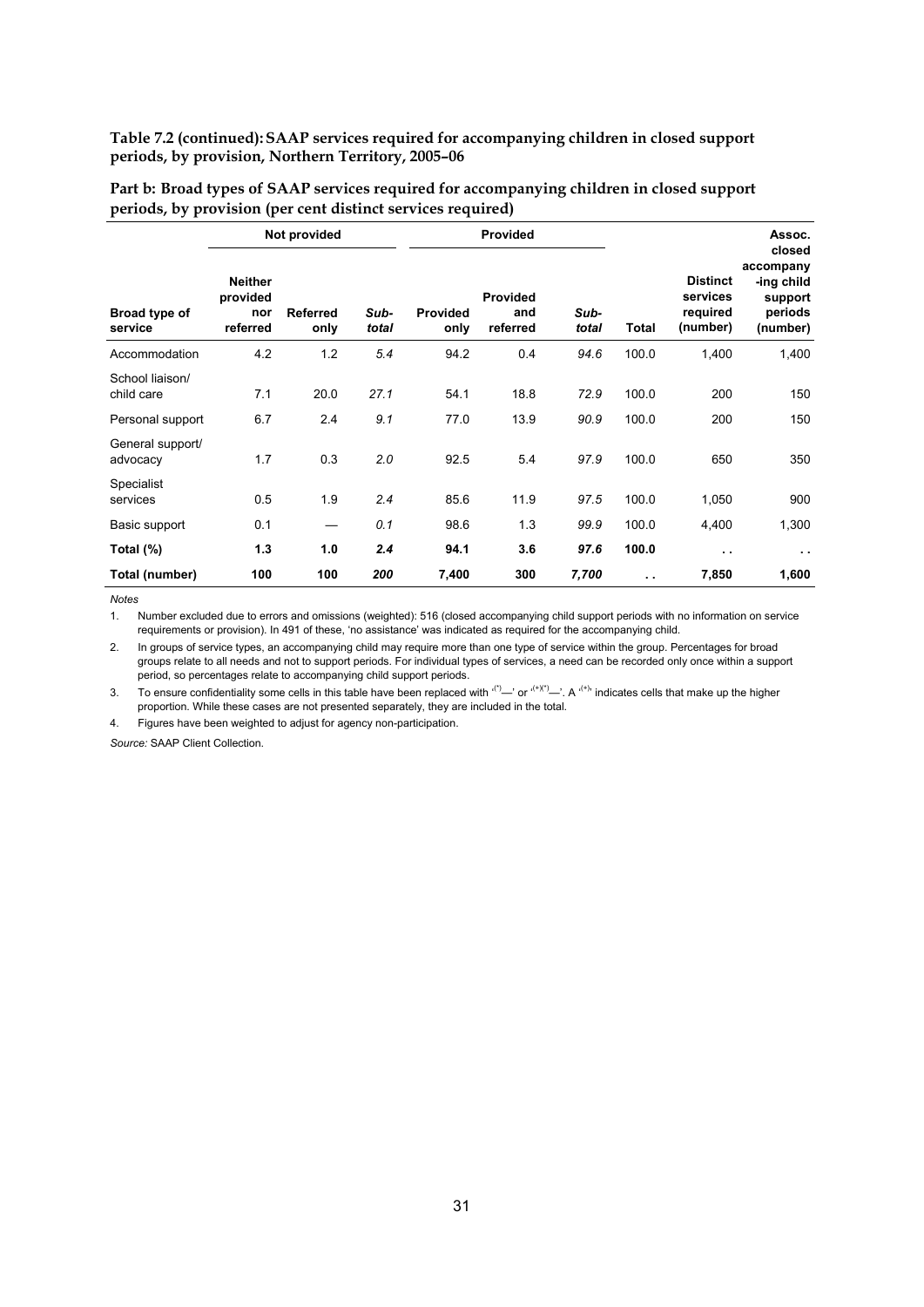|                                                              | <b>Male</b> | <b>Female</b> | Couple<br>no | Couple<br>with | <b>Male</b><br>with | Female<br>with |       |                      | <b>Total</b>         |
|--------------------------------------------------------------|-------------|---------------|--------------|----------------|---------------------|----------------|-------|----------------------|----------------------|
|                                                              | alone       | alone         | children     | children       | children            | children       | Other | %                    | <b>Number</b>        |
| <b>Broad type of service</b>                                 |             |               |              | % unmet needs  |                     |                |       |                      |                      |
| Housing/accommodation                                        | 33.3        | 14.5          | 57.1         | 58.8           | 64.3                | 30.4           |       | 20.7                 | 150                  |
| Financial/employment                                         | 9.8         | 14.9          | 14.3         | 11.8           | 7.1                 | 9.8            |       | 10.2                 | 50                   |
| Personal support                                             | 3.9         | 17.2          | 7.1          |                |                     | 16.3           | 40.4  | 18.0                 | 100                  |
| General support/<br>advocacy                                 | 11.8        | 9.5           | 14.3         | 17.6           | 21.4                | 33.7           | 19.3  | 15.9                 | 100                  |
| Specialist services                                          | 13.7        | 40.5          | 7.1          | 11.8           | 7.1                 | 8.7            |       | 21.5                 | 150                  |
| Basic support and<br>services n.e.s.                         | 27.5        | 3.4           |              |                |                     | 1.1            | 40.4  | 13.7                 | 100                  |
| Total                                                        | 100.0       | 100.0         | 100.0        | 100.0          | 100.0               | 100.0          | 100.0 | 100.0                | 650                  |
| <b>Summary totals</b>                                        |             |               |              |                |                     |                |       |                      |                      |
| Total unmet needs (%)                                        | 16.6        | 42.6          | 2.3          | 2.8            | 2.3                 | 15.0           | 18.5  | 100.0                | $\ddot{\phantom{0}}$ |
| Total unmet needs<br>(number)                                | 100         | 300           | < 25         | $25$           | $25$                | 100            | 100   | г.                   | 650                  |
| Total closed support<br>periods with unmet<br>needs $(\%)$   | 16.8        | 51.6          | 1.6          | 3.6            | 2.6                 | 16.1           | 7.6   | 100.0                | Ω.                   |
| Total closed support<br>periods with unmet<br>needs (number) | 50          | 150           | $25$         | < 25           | $25$                | 50             | < 25  | Ω.                   | 300                  |
| Total closed support<br>periods (%)                          | 26.2        | 40.1          | 1.5          | 3.4            | 1.1                 | 27.0           | 0.8   | 100.0                | $\ddot{\phantom{0}}$ |
| Total closed support<br>periods (number)                     | 1,000       | 1,500         | 50           | 150            | 50                  | 1,050          | 50    | $\ddot{\phantom{a}}$ | 3,800                |

**Table 7.3: SAAP services required by clients in closed support periods that were neither provided nor referred: broad type of service by client group, Northern Territory, 2005–06** 

*Notes* 

1. Number excluded due to errors and omissions (weighted): 2 identified unmet needs.

2. Number excluded due to errors and omissions (weighted): 2 closed support periods with identified unmet needs.

3. Number excluded due to errors and omissions (weighted): 206 closed support periods (including closed support periods with no information on service requirements or provision).

4. Figures have been weighted to adjust for agency non-participation.